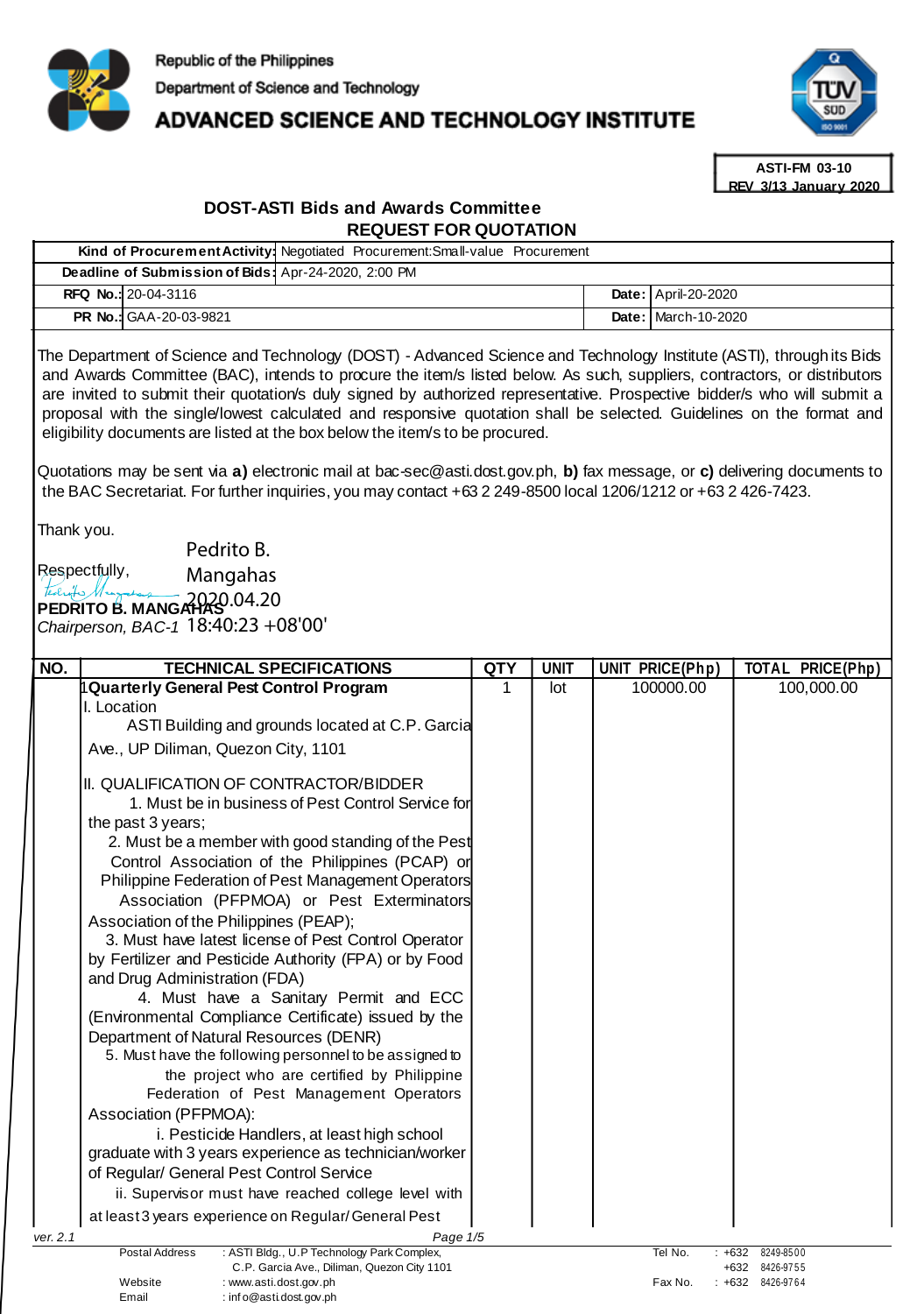#### Control Services

## III. SCOPE OF SERVICES

1. The Contractor shall render and perform the best quality pest control service for the extermination and control of disease-transmitting and destructive pests thru the use of modern methods and pesticides duly approved by the Food and Drug Administration (FDA) which shall consist of the following operations and activities:

i. Residual spraying of long-lasting pesticide on all floor drains at bathrooms, storage rooms, conference rooms, ornamental plants, and other areas where drain pose a potential harborage. Must be odorless and non-staining.

ii. Spraying or Misting, whichever is applicable of safe and appropriate chemicals on all building floors and grounds to critical areas and breeding harborages of cockroaches, ants, flies, mosquitoes and all other flying pests. With extra call at no additional cost in case of sudden infestation.

iii. Application of fast-acting gel bait, highly effective against all species of cockroaches and rat/mice especially on all rooms and offices where spraying and baiting are not applicable.

iv. Fogging within ASTI perimeter to control ants, flies, mosquitoes and other flying insect pests. With extra call at no additional cost in case of sudden infestation.

2. The Contractor shall be on call whenever there is a discovery of infestation and shall perform the following operations and activities as the need arises;

i. Rat/mice baiting - application of rat track powder and anticoagulant rodenticides to all breeding avenues of rats and mice in all rooms and offices.

ii. Gluing - application of non-poisonous adhesives laid on runways frequented by rats and mice in rooms and offices.

iii. Rat/mice trapping - applied to supplement the above, employing mechanical traps and other gadgets to catch rats and mice alive.

iv. Burrow treatment – to kill all the rats inside rat burrows found along the perimeter of the buildings and shall cover the entire ASTI grounds.

v. Disposal of dead rats - the contractor's pest control technician is obliged to look for the dead rat and dispose of it accordingly.

### IV. OBLIGATIONS OF THE CONTRACTOR

1. Shall bind itself to fully and faithfully furnish and perform satisfactorily all work necessary in accordance with existing environmental laws and standards for the extermination and control of mosquitoes, carpetbeetles, cockroaches, ants and all other house and building pests such as rats and mice at the premises of the building.

2. Shall ensure that the technology and chemicals to be used are of known high quality, environmentally safe, effective and not hazardous to the building, its occupants and all the residents in the immediate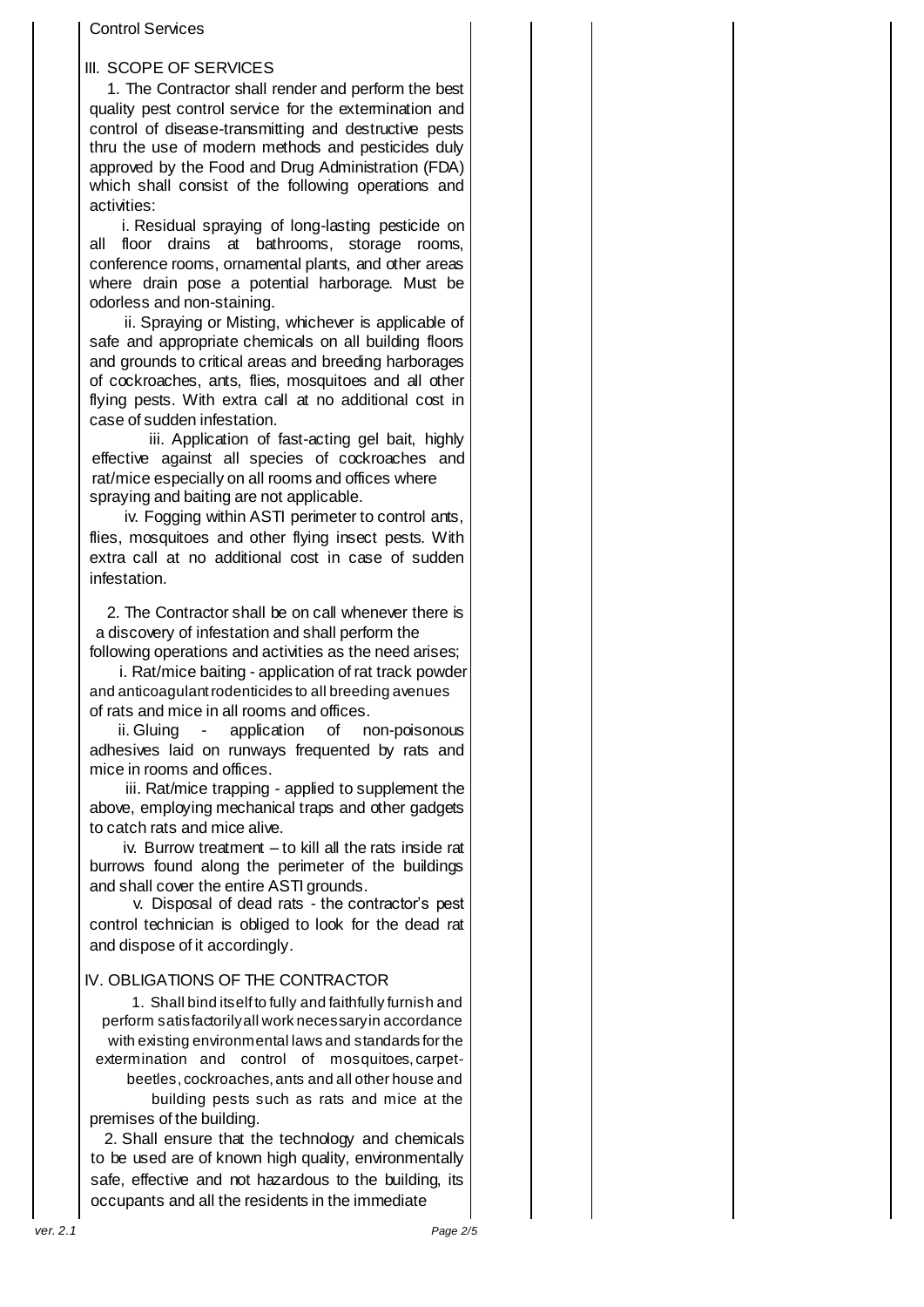vicinity of ASTI. Pesticide products and chemicals to be used must be duly registered with the Food and Drugs Administration (FDA) with Green Label for safety, healthy and conductive environment.

i. Initial delivery of pesticides and chemical baits to be used by the Contractor must have corresponding Materials Safety Data Sheet (MSDS). It shall also be responsible for the disposal of empty pesticide containers, unused pesticides and expired pesticides (if any).

3. Shall respond to calls within twenty-four (24) hours for immediate service to ASTI. Likewise, shall immediately undertake remedial measures to arrest the spread of pest/termites discovered in certain areas while in the process of spraying and applying chemical baits at no additional cost to ASTI. Such remedial measures taken shall be reported to ASTI for inclusion in the intensive treatment and elimination of termites using the baiting system.

4. Shall submit certification that it will provide and supply, at its own expense, all personnel, supplies,

tools, and equipment necessary for the faithful performance of its obligations under this Contract. The Contractor shall notify the ASTI – Property and Supply Section of the chemicals/solutions to be used for

inspection, for approval prior to conduct of the activity. 5. Shall ensure safe, reliable and effective pest

control services.

6. There shall be no employer-employee relationship between the Agency and the Contractor and any of its personnel and agents. It shall maintain efficient and effective discipline over its employees. ASTI may request imposition of disciplinary actions against its erring employees.

### V. CONTRACT DURATION

1. The contract shall be effective until 31 December 2020.

2. The quarterly rate, inclusive of taxes and other charges, is fixed for the duration of the contract.

3. Schedule of Pest Control shall be as follows:

i. Main Pest Control – 14 March 2020 (tentative) Follow-up Treatment – 28 March 2020

(tentative)

ii. Main Pest Control – 23 May 2020 Follow-up Treatment – 06 June 2020

iii. Main Pest Control – 15 August 2020 Follow-up Treatment – 29 August 2020

iv. Main Pest Control – 14 November 2020 Follow-up Treatment – 28 November 2020

v. Fogging - every 3rd Saturday of the Month (Tentative)

## VI. PROOF OF SERVICES RENDERED

1. Pest control service shall be done in the presence of the designated representative of ASTI and shall validate that the work is satisfactorily undertaken.

2. The Contractor shall ensure, once the services are accomplished, that the head of department or section head or authorized staff, where the pest control is done, shall sign the service acknowledgement report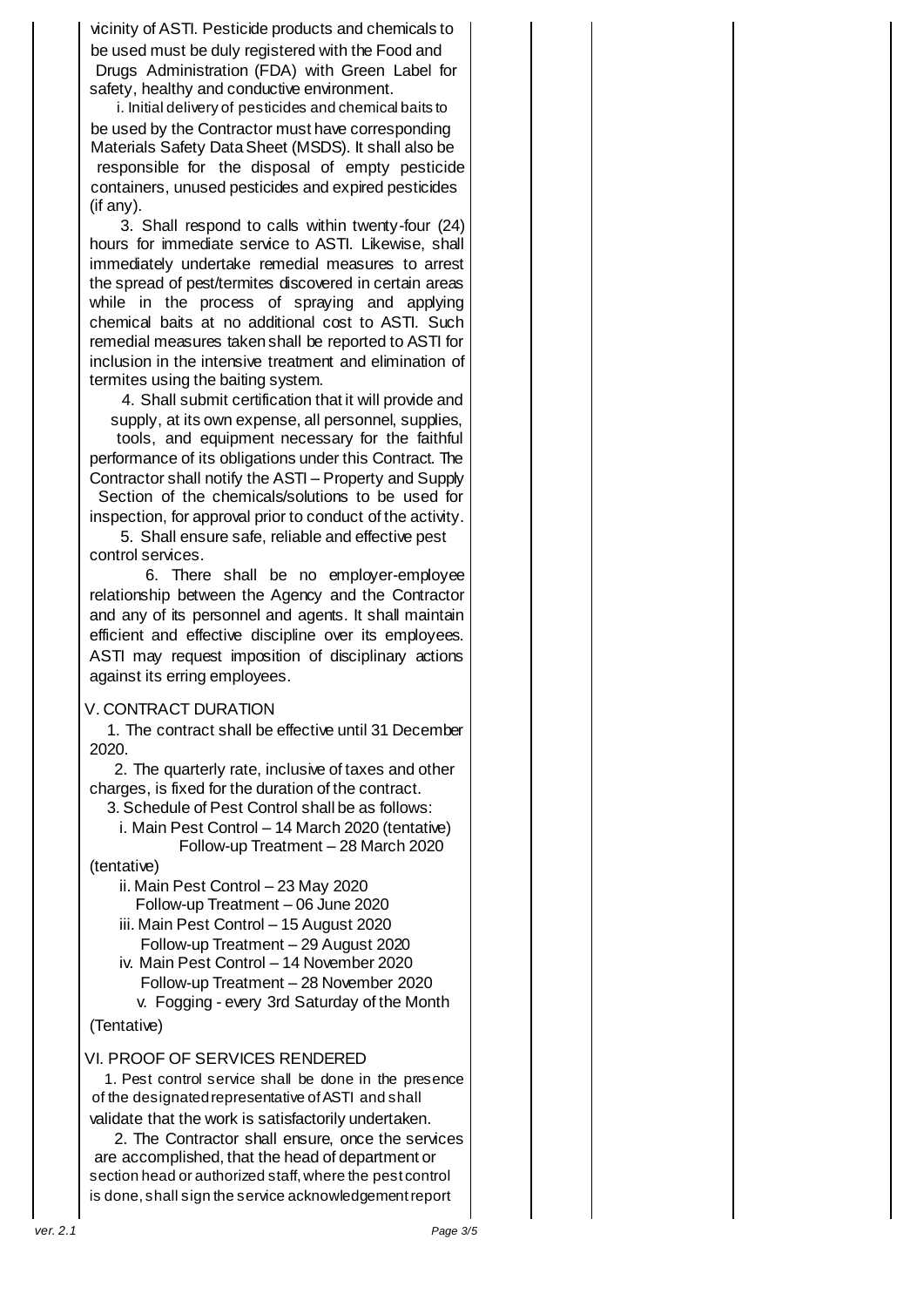| form over his/her printed name as proof that services<br>are rendered.<br>3. Contractor shall issue a quarterly certificate of<br>treatment, certifying the areas/location has been<br>serviced, based on the attached service<br>acknowledgement report, as part of the attachment to<br>their quarterly billing statement.<br><b>VII. WARRANTIES</b><br>1. The Contractor warrants that it shall perform the<br>obligations herein contracted and has the manpower,<br>equipment and facilities necessary to comply with the<br>above service requirements of ASTI.<br>2. At any and all times, the Contractor shall exercise<br>control and supervision over its employees deployed in<br>ASTI and shall be directly, primarily and solely<br>responsible for any damages or liabilities that its<br>employees may cause or incur.<br>3. The Contractor shall comply with all the rules and<br>regulations pertaining to labor and employment<br>including the payment of wages and any allowances or<br>remuneration prescribed by the law to its employees.<br>The Contractor/Bidder shall free ASTI from any and all<br>such liabilities and claims arising there from.<br>4. The warranty for the General Pest Control<br>Services shall be for the entire duration of this contact. |  |
|---------------------------------------------------------------------------------------------------------------------------------------------------------------------------------------------------------------------------------------------------------------------------------------------------------------------------------------------------------------------------------------------------------------------------------------------------------------------------------------------------------------------------------------------------------------------------------------------------------------------------------------------------------------------------------------------------------------------------------------------------------------------------------------------------------------------------------------------------------------------------------------------------------------------------------------------------------------------------------------------------------------------------------------------------------------------------------------------------------------------------------------------------------------------------------------------------------------------------------------------------------------------------------------------|--|
|---------------------------------------------------------------------------------------------------------------------------------------------------------------------------------------------------------------------------------------------------------------------------------------------------------------------------------------------------------------------------------------------------------------------------------------------------------------------------------------------------------------------------------------------------------------------------------------------------------------------------------------------------------------------------------------------------------------------------------------------------------------------------------------------------------------------------------------------------------------------------------------------------------------------------------------------------------------------------------------------------------------------------------------------------------------------------------------------------------------------------------------------------------------------------------------------------------------------------------------------------------------------------------------------|--|

# **TOTAL APPROVED BUDGET FOR THE CONTRACT: Php 100,000.00**

## **GUIDELINES**

## **A. Submission of Quotations**

- 1. Quotation/s shall include the Request for Quotation and/or the Purchase Request Number as state above;
- 2. Pictures or brand/model names or numbers, if applicable, should be specified in the quotation/s; and
- 3. Quotation/s must be signed by the company's duly authorized representative.

### **B. Eligibiliy Requirements**

Pursuant to Annex "H" or Consolidated Guidelines for the Alternative Methods of Procurement of the 2016 Implementing Rules and Regulations (IRR) of Republic Act (RA) No. 9184, as amended by Government Procurement Policy Board Resolution No. 21-2017 dated 30 May 2017, the following documents shall be submitted except for Repeat Order, Shopping under Section 52.1(a), and Negotiated Procurement under Sections 53.1 (Two-Failed Biddings), and 53.5 (Agency-to-Agency):

## *For Procurement of Goods*

- 1. Upon submission of quotation
	- ✓ PhilGEPS Platinum Membership Certificate including Annex "A". If not available, the following alternate documents may be submitted:
		- PhilGEPS Registration Number
		- Mayor's Permit
			- For individuals/professionals engaged under Section 53.6, 53.7 and 53.9 of the 2016 IRR of RA No. 9184, only the Bureau of Internal Revenue (BIR) Certificate of Registration shall be submitted in lieu of the Mayor's Permit.
- 2. Upon issuance of Notice of Award (NOA)
	- ✓ Omnibus Sworn Statement